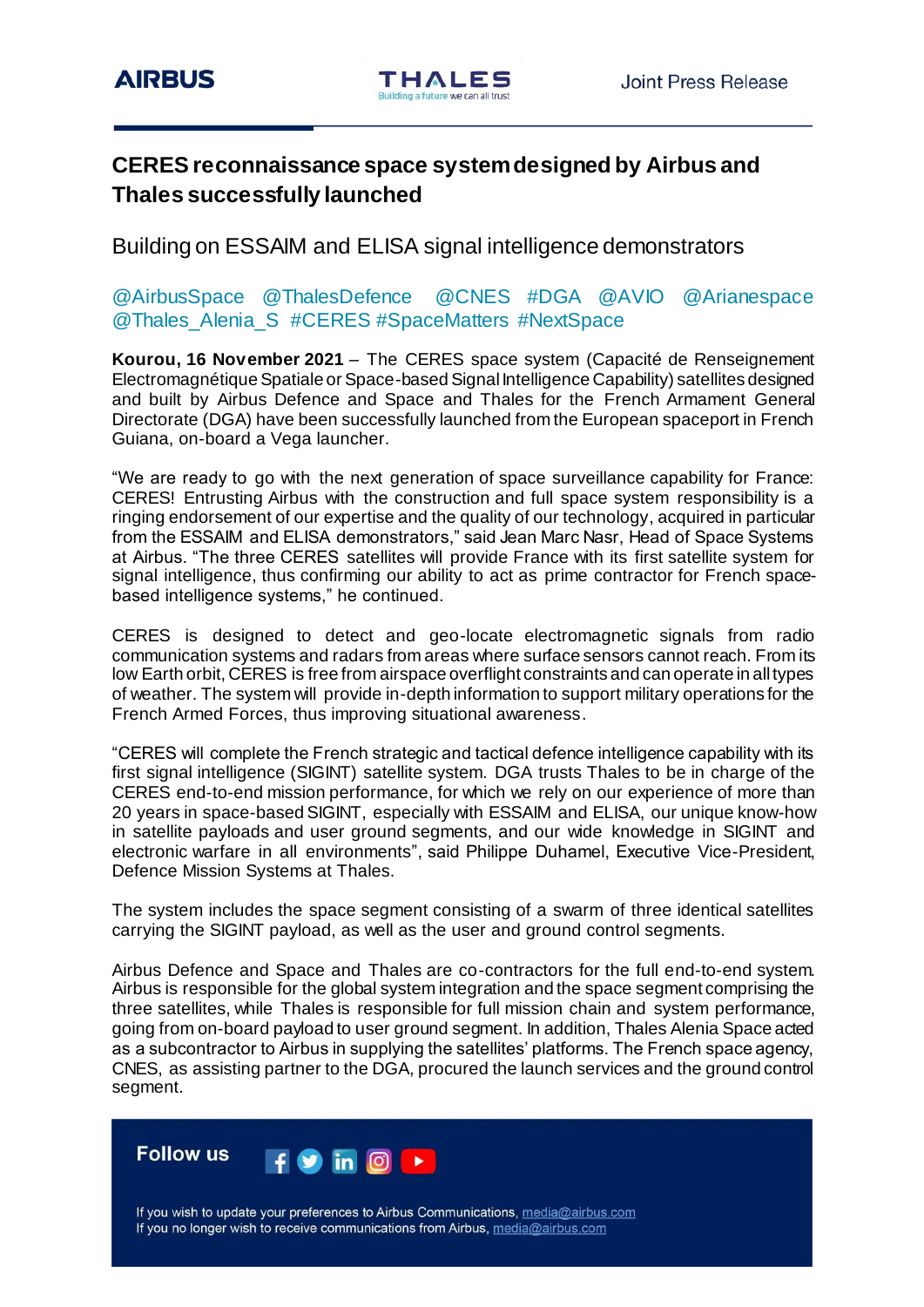



CERES draws on Airbus and Thales' experience acquired from the ESSAIM (communications intelligence) and ELISA (electronic intelligence) micro-satellite demonstrators launched in 2004 and 2011 respectively. The technical and operational lessons learnt from these systems were key to enabling the very high performance in electromagnetic detection and compatibility, demanded by this mission.







If you wish to update your preferences to Airbus Communications, media@airbus.com If you no longer wish to receive communications from Airbus, media@airbus.com